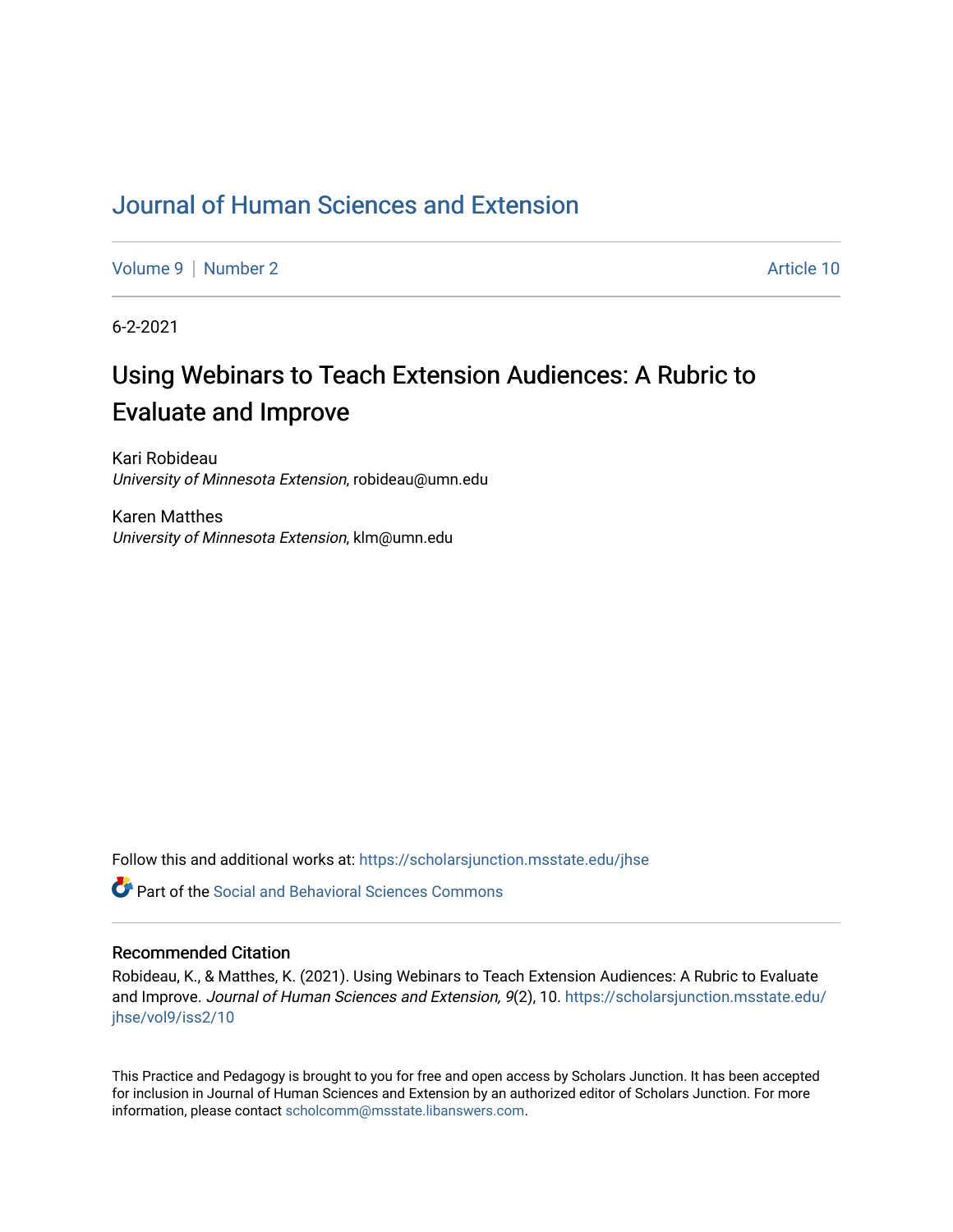# Using Webinars to Teach Extension Audiences: A Rubric to Evaluate and Improve

#### Acknowledgments

The "Webinar Evaluation Rubric for Extension Teaching" is adapted from a tool used by traditional classroom teachers moving to web-based teaching environments (Culbertson et al., 2015). The indicators have been adapted to provide a rubric applicable for Extension teaching. The authors thank Culbertson et al. (2015) for their permission to adapt and use the TEAMS Webinar Rubric for Extension purposes.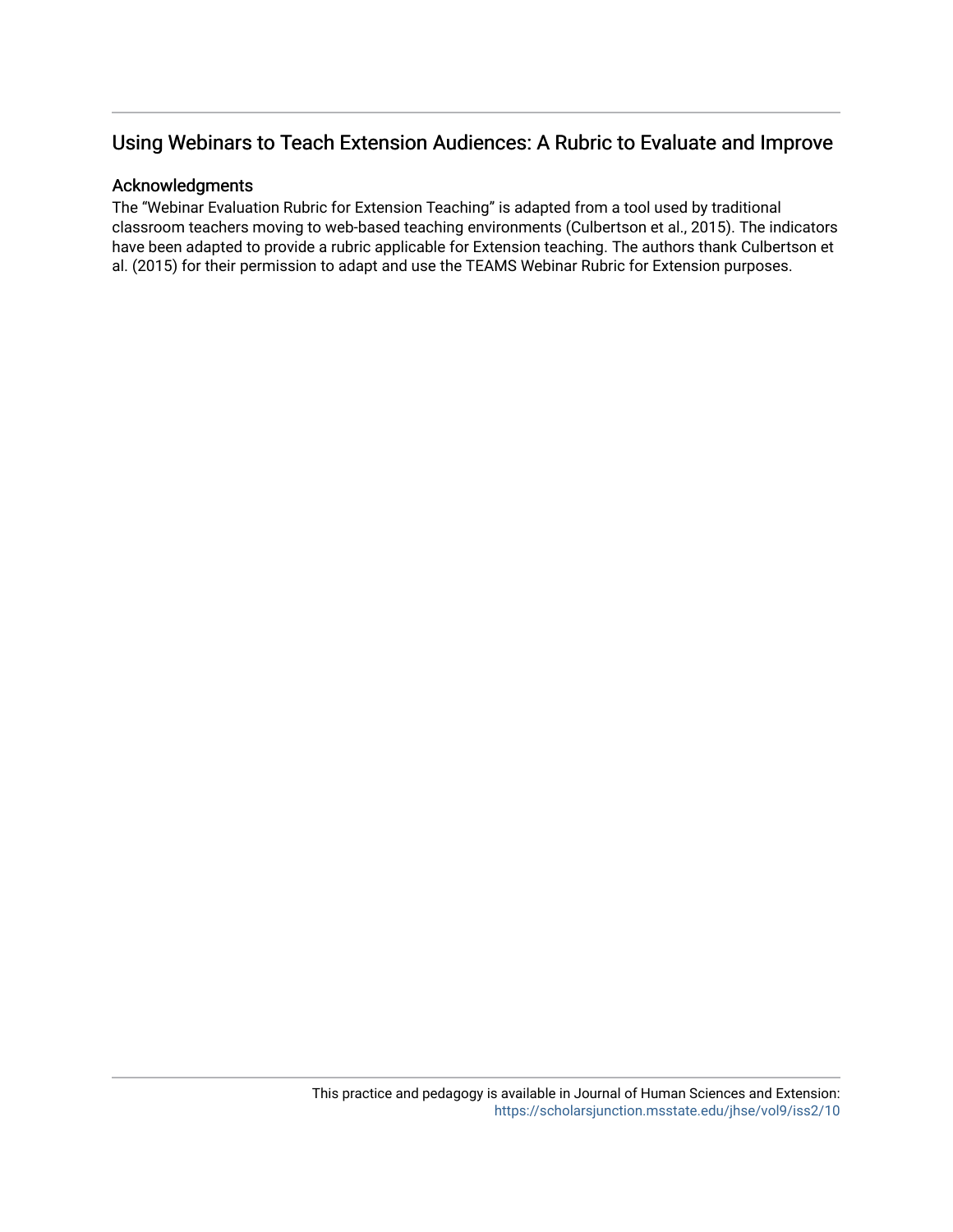# **Using Webinars to Teach Extension Audiences: A Rubric to Evaluate and Improve**

## **Kari Robideau Karen Matthes**

*University of Minnesota Extension*

*Cooperative Extension professionals are using webinar technologies to accommodate time constraints, travel distances, and limited budgets as well as to reach a broader audience. Although checklists and planning worksheets are readily available, there is a lack of resources to intentionally utilize reflective teaching practice and measure high-quality standards that go beyond general webinar set-up, participant experience, and content learning. This article describes the Webinar Evaluation Rubric for Extension Teaching that facilitates reflective practice and sets webinar teaching standards. The rubric provides a standard for professional development taught through webinars that strengthens the participant experience and enables high-quality learning across Cooperative Extension program areas.* 

*Keywords:* webinar, teaching, rubric, evaluation, learning, professional development standards, reflective practice

### **Introduction**

Cooperative Extension professionals are using webinar technologies to accommodate time constraints, travel distances, and limited budgets as well as to reach a broader audience. Webinars facilitate engaging conversations with video in real-time and in an online format that can be accessed anywhere there is an internet connection. While this online tool is often used for meetings, Extension professionals are using this tool beyond internal communication to deliver programs to Extension audiences (Lobley et al., 2019; Robinson & Poling, 2017).

Checklists and planning worksheets are readily available to guide the selection of web-based tools, to learn how to set up and run a webinar, and to collect participant evaluations (Robinson & Poling, 2017). However, there is a lack of resources for web-based teachers to intentionally plan, evaluate, reflect, and improve their teaching practices beyond general webinar tool set-up, participant experience, and content learning. Having a standard for professional development in webinars is imperative to strengthen the participant experience and provide more effective programs that encourage continued participation in online learning (Garst et al., 2014).

Direct correspondence to Kari Robideau at robideau@umn.edu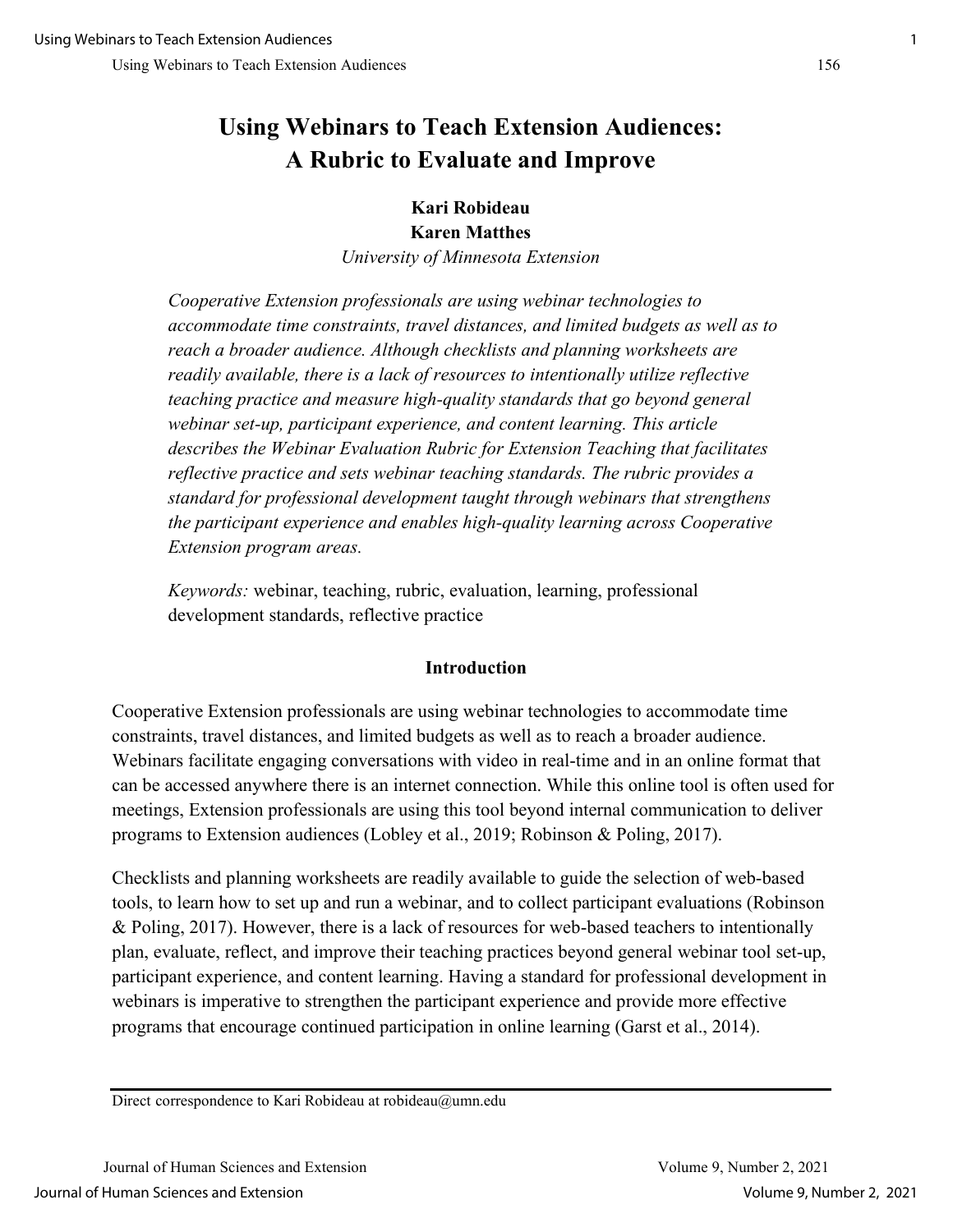A professional standard for webinar teaching includes reflective practice, which allows teachers to step back, evaluate the learning environment, and identify how to improve their teaching skills every time they teach (Zahid & Khanam, 2019). As webinars are increasingly used to deliver programs, it is important for Extension professionals to have a rubric that sets professional development standards in order to deliver high-quality webinars.

This article outlines the *Webinar Evaluation Rubric for Extension Teaching* that facilitates reflective practice for Extension professionals and sets webinar teaching standards. The rubric is adapted from a tool used by traditional classroom teachers moving to web-based teaching environments in Science and Math (Culbertson et al., 2015). The indicators have been adapted to provide a rubric that sets a standard for Extension teaching. Multiple program areas have used it at the University of Minnesota Extension, including youth development, community vitality, and family development. The rubric has been downloaded more than 3,600 times from the University of Minnesota Library (Matthes & Robideau, 2017).

#### **Webinar Evaluation Rubric for Extension Teaching**

The *Webinar Evaluation Rubric for Extension Teaching* is an evaluation tool for assessing the effectiveness and quality of extension staff teaching in a web-based environment (Matthes & Robideau, 2017). Rubric development is based on a literature review of webinar teaching practices, piloted by science and math teachers in traditional, for-credit classrooms (Culbertson et al., 2015) and adapted for Extension educators in non-credit settings. This evaluation tool is used by Extension professionals who want to demonstrate excellence in webinar teaching. The rubric may be used to facilitate an evaluative process in three ways: (a) during the planning process, (b) as a peer-review, and (c) as a reflective practice tool. It is not an evaluation tool for webinar participants.

- 1. **Planning process.** While this tool is not a planning checklist, it is most effective for the Extension professional when the rubric is referenced during the planning process to ensure each component is included.
- 2. **Peer-review.** A colleague can use the *Worksheet: Webinar Evaluation Rubric for Extension Teaching* (provided on the last page of the rubric document) during the webinar to record observations and provide constructive feedback.
- 3. **Reflective practice.** The Extension professional can use the feedback to make improvements to their webinar teaching practices. If there was not a peer review, the rubric could be used as a self-scoring tool for evaluating the learning environment and identifying how to improve.

#### **Components**

There are seven components of webinar teaching evaluated in the rubric. It is critical for teachers to consider each of these to deliver a high-quality webinar.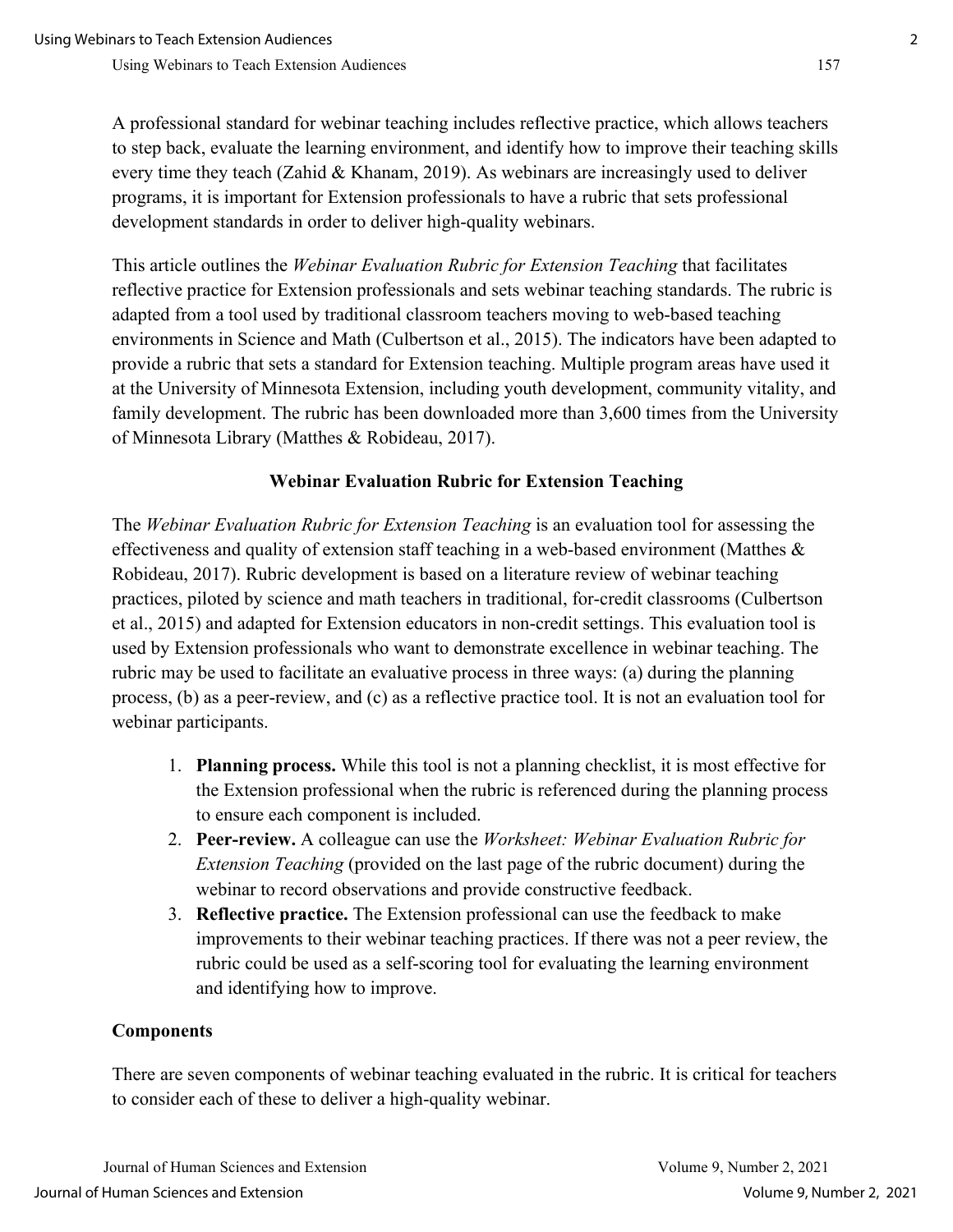- 1. **Technology**. This includes an overview of the webinar tools for participants, freeing the teaching environment from distractions, and providing clear instructions on how to access supplemental materials. Live closed captions are available, and materials are accessible to all audiences.
- 2. **Content**. The presenters are introduced by providing credentials relative to the content, and the webinar information shared matches the clearly defined objectives.
- 3. **Organization**. The webinar follows a defined outline, the content is chunked into small segments, and the presentation stays on task.
- 4. **Delivery**. A variety of presentation methods are used throughout the webinar, the presenter provides time for participants to reflect and absorb content, and transitions throughout the webinar are smooth.
- 5. **Visual aids**. Text is used to emphasize information and can be easily read. Presenters scaffold information, and a variety of relevant visuals are used to enhance understanding and maintain audience focus.
- 6. **Participant interaction**. The presenters use active learning approaches, clearly communicate participation expectations for interaction, and provide opportunities to ask questions throughout the webinar.
- 7. **Evaluation**. The participant experience is evaluated to assess the quality of the webinar and content application.

#### **Indicators**

Each component has a set of indicators that define the level at which that component is reached. Indicators are scored on a 3-point scale:

- Minimal Score: little to no use of the indicator (1 point),
- Developing Score: some use of the indicator (2 points), and
- Strong Score: full demonstration of the indicator (3 points).

Once each indicator has been scored, the scores within each component may be averaged to obtain seven scores that provide a comprehensive assessment of webinar quality. Webinar teachers then total all points to get an overall score to evaluate overall quality. A low total score indicates a need for continued skill development, and high scores indicate quality teaching practices that reflect Extension standards. Table 1 defines the teaching skill level.

### *Table 1. Rubric Score Range Description*

| 22 - 32 Minimal 33 - 55 Developing 56 - 66 Strong<br>webinar teaching practice |
|--------------------------------------------------------------------------------|
|--------------------------------------------------------------------------------|

Table 2 provides a simplified rubric and includes a list of each component along with the descriptive indicator(s) used for scoring the *Webinar Evaluation Rubric for Extension Teaching* (Matthes & Robideau, 2017).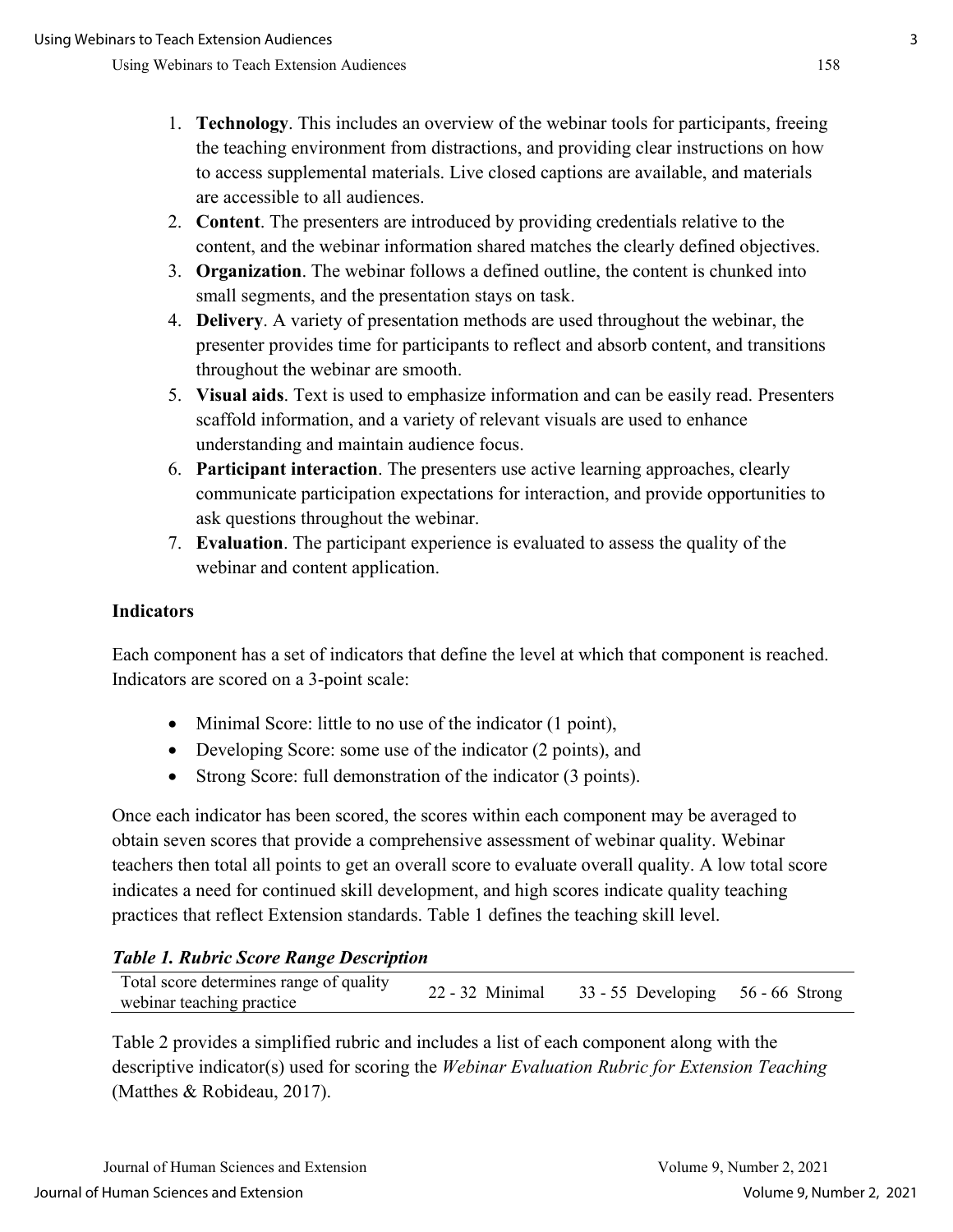|                           | Table 2, revinar Evaluation Kubric for Extension Teaching<br><b>Minimal</b>                                                                                                                                                                                                               | Developing                                                                                                                                                                                                                         | <b>Strong</b>                                                                                                                                                                                                                                                  |               |
|---------------------------|-------------------------------------------------------------------------------------------------------------------------------------------------------------------------------------------------------------------------------------------------------------------------------------------|------------------------------------------------------------------------------------------------------------------------------------------------------------------------------------------------------------------------------------|----------------------------------------------------------------------------------------------------------------------------------------------------------------------------------------------------------------------------------------------------------------|---------------|
| <b>Indicators</b>         | (1 point)                                                                                                                                                                                                                                                                                 | (2 points)                                                                                                                                                                                                                         | (3 points)                                                                                                                                                                                                                                                     | <b>Points</b> |
|                           | Component: Technology (point range 3-9)                                                                                                                                                                                                                                                   |                                                                                                                                                                                                                                    |                                                                                                                                                                                                                                                                |               |
| Tools                     | Minimal information<br>about the webinar<br>technology tools is<br>provided. Participants<br>have to ask about them<br>during the webinar.                                                                                                                                                | Some information about<br>the webinar technology<br>tools is provided.<br>Participants still may be<br>asking how to use them.                                                                                                     | An overview of the tools<br>used during the webinar<br>is provided, allowing<br>participants to actively<br>engage. Participants<br>understand how to use<br>the features.                                                                                     |               |
| <b>Distractions</b>       | There are a number of<br>substantial distractions<br>throughout the webinar<br>that impede the flow of<br>the webinar.                                                                                                                                                                    | There are some<br>distractions during the<br>webinar, but the flow of<br>the presentation is not<br>constantly interrupted.                                                                                                        | There are a few minor or<br>no distractions during the<br>webinar.                                                                                                                                                                                             |               |
| Supplemental<br>Materials | Instructions for accessing<br>the webinar recording<br>and slides are unclear<br>and/or incomplete.<br>Supplemental materials<br>are incidentally<br>mentioned, but they are<br>not actually made<br>available. Materials are<br>made available, but<br>participants are not<br>notified. | Instructions for accessing<br>the webinar recording<br>and slides are available<br>and accurate. Participants<br>are made aware of the<br>supplemental materials,<br>but instructions for<br>accessing them are<br>unclear.        | Clear and explicit<br>instructions are provided<br>for how to access the<br>webinar recording and/or<br>slides at the end of the<br>presentation.<br>Additionally, written<br>instructions are provided<br>in follow-up<br>communication with<br>participants. |               |
|                           | Component: Content (point range 3-9)                                                                                                                                                                                                                                                      |                                                                                                                                                                                                                                    |                                                                                                                                                                                                                                                                |               |
| Presenter<br>Information  | The presenters are<br>introduced during the<br>webinar, but their<br>credentials and<br>backgrounds are not<br>provided.                                                                                                                                                                  | The presenters are<br>introduced, and their<br>credentials are provided<br>during or prior to the<br>webinar, but the<br>relevance of the<br>presenters' expertise to<br>the webinar content is not<br>clear.                      | The presenters are<br>introduced, and<br>introductions include<br>how their backgrounds<br>and credentials qualify<br>them to speak<br>knowledgeably about the<br>webinar topic.                                                                               |               |
| Goals                     | The topic and<br>objectives/goals of the<br>webinar are briefly stated<br>prior to or at the<br>beginning of the webinar,<br>but it is not clear how the<br>webinar's topic is related<br>to the objectives/goals.                                                                        | The topic and<br>objectives/goals of the<br>webinar are clearly stated<br>prior to or during the<br>webinar. The webinar's<br>topic appears to be<br>related to the<br>objectives/goals, but the<br>connection may be<br>implicit. | The webinar's topic and<br>objectives/goals are<br>clearly stated and<br>referenced throughout the<br>webinar, and explicit<br>connections are made<br>between the webinar's<br>topic and its<br>objectives/goals.                                             |               |
| On Task                   | The webinar content does<br>not match the stated<br>goals.                                                                                                                                                                                                                                | The webinar content<br>aligns with some of the<br>stated goals or objectives.                                                                                                                                                      | The webinar content<br>clearly aligns with all the<br>stated goals or objectives.                                                                                                                                                                              |               |

*Table 2. Webinar Evaluation Rubric for Extension Teaching*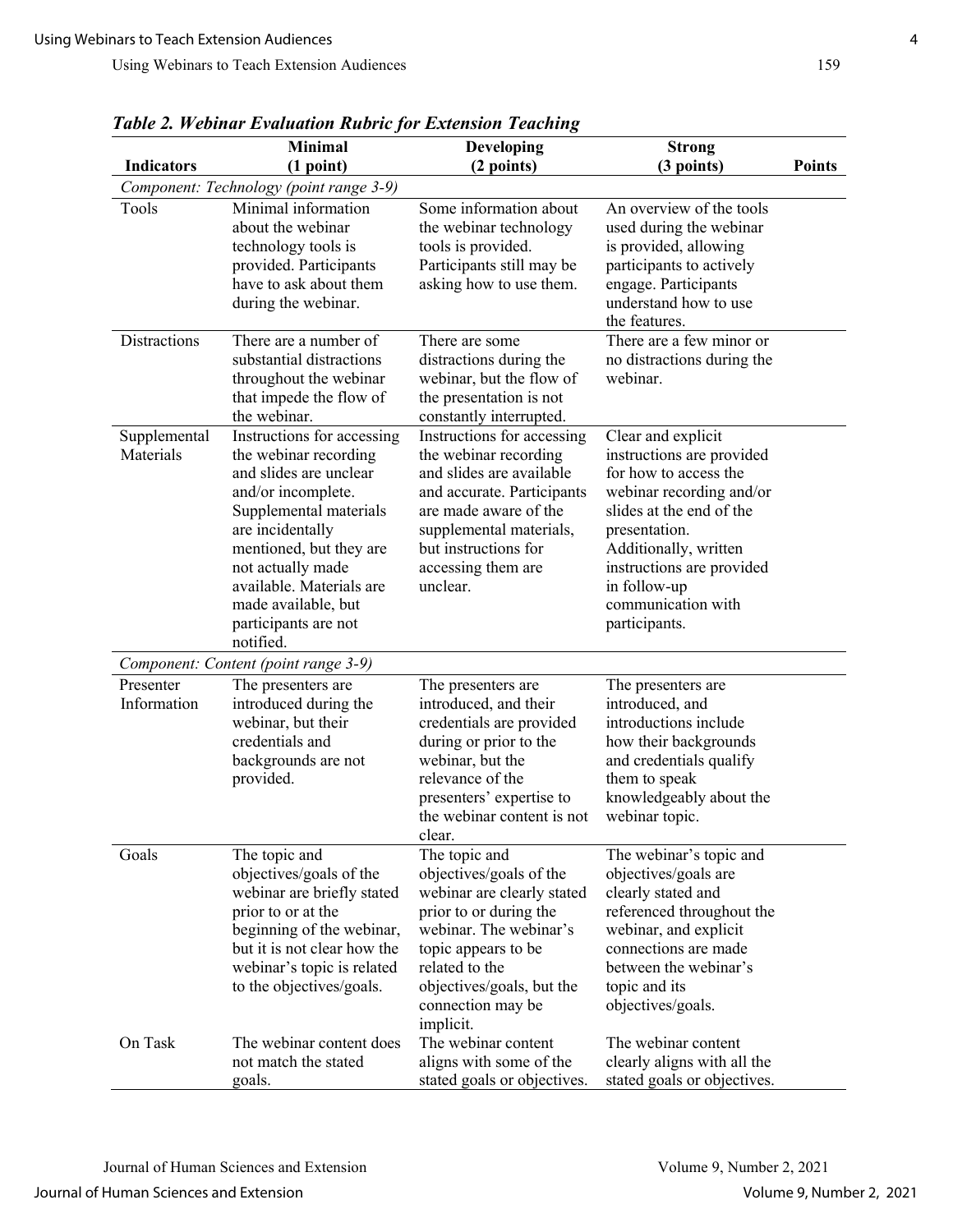|                                            | Minimal                                                                                                                                                                        | <b>Developing</b>                                                                                                                                                                                             | <b>Strong</b>                                                                                                                                                                                                                                            |               |  |
|--------------------------------------------|--------------------------------------------------------------------------------------------------------------------------------------------------------------------------------|---------------------------------------------------------------------------------------------------------------------------------------------------------------------------------------------------------------|----------------------------------------------------------------------------------------------------------------------------------------------------------------------------------------------------------------------------------------------------------|---------------|--|
| <b>Indicators</b>                          | (1 point)                                                                                                                                                                      | (2 points)                                                                                                                                                                                                    | (3 points)                                                                                                                                                                                                                                               | <b>Points</b> |  |
| Component: Organization (point range 4-12) |                                                                                                                                                                                |                                                                                                                                                                                                               |                                                                                                                                                                                                                                                          |               |  |
| Direction                                  | An outline or agenda is<br>displayed briefly without<br>comment.                                                                                                               | The presenters read the<br>outline or agenda at the<br>beginning of the webinar.                                                                                                                              | An outline or agenda is<br>presented and discussed<br>at the beginning of the<br>webinar and revisited<br>during transitions and at<br>its conclusion.                                                                                                   |               |  |
| Online<br>Accuracy                         | The webinar outline or<br>agenda minimally reflects<br>the webinar's structure<br>and content.                                                                                 | The webinar outline or<br>agenda partially reflects<br>the webinar's structure.                                                                                                                               | The webinar outline or<br>agenda accurately reflects<br>the webinar's structure<br>and provides clear<br>expectations of the                                                                                                                             |               |  |
|                                            |                                                                                                                                                                                |                                                                                                                                                                                                               | content to be covered.                                                                                                                                                                                                                                   |               |  |
| Information<br>Chunking                    | Some portions of the<br>webinar are presented in<br>segments, but the<br>segments are lengthy.                                                                                 | Some portions of the<br>webinar are presented in<br>small segments. Other<br>information is presented<br>in lengthy segments.                                                                                 | All webinar information<br>is organized into and<br>presented in small<br>segments.                                                                                                                                                                      |               |  |
| Structure                                  | Webinar information is<br>presented in a logical<br>sequence, but it is<br>difficult to follow. No<br>transitions are used to<br>make connections<br>between sections.         | Webinar information is<br>presented in a logical,<br>easy-to-follow sequence.<br>Some effort is made to<br>use transitions to provide<br>connections between<br>sections, but the<br>transitions are minimal. | Webinar information is<br>presented in a logical,<br>easy-to-follow sequence.<br>Presenters make explicit<br>connections between all<br>sections using transitional<br>statements, graphic<br>organizers, relational<br>phrases, or other<br>techniques. |               |  |
|                                            | Component: Delivery (point range 3-9)                                                                                                                                          |                                                                                                                                                                                                               |                                                                                                                                                                                                                                                          |               |  |
| Variety                                    | The webinar primarily<br>uses one presentation<br>mode, with some token<br>usage of other modes.                                                                               | The webinar alternates<br>between two presentation<br>modes but shifts between<br>presentation modes occur<br>infrequently.                                                                                   | The webinar incorporates<br>a variety of presentation<br>modes and changes<br>presentation modes at<br>least every 10 minutes.                                                                                                                           |               |  |
| Reflection                                 | The webinar includes a<br>few opportunities for<br>participants to absorb<br>new ideas, but most ideas<br>are presented one after<br>the other with little time<br>in between. | The webinar includes<br>pauses after each major<br>section of content, but<br>new ideas within sections<br>are introduced one after<br>the other with little time<br>in between.                              | The webinar provides<br>opportunities to absorb<br>each new idea before<br>moving on to the next<br>that are made explicit<br>and/or directly guided by<br>the presenter.                                                                                |               |  |
| Transitions                                | Transitions result in<br>substantial delays and<br>challenges.                                                                                                                 | A few transitions result in<br>some minor delays.                                                                                                                                                             | All transitions take place<br>without delays.                                                                                                                                                                                                            |               |  |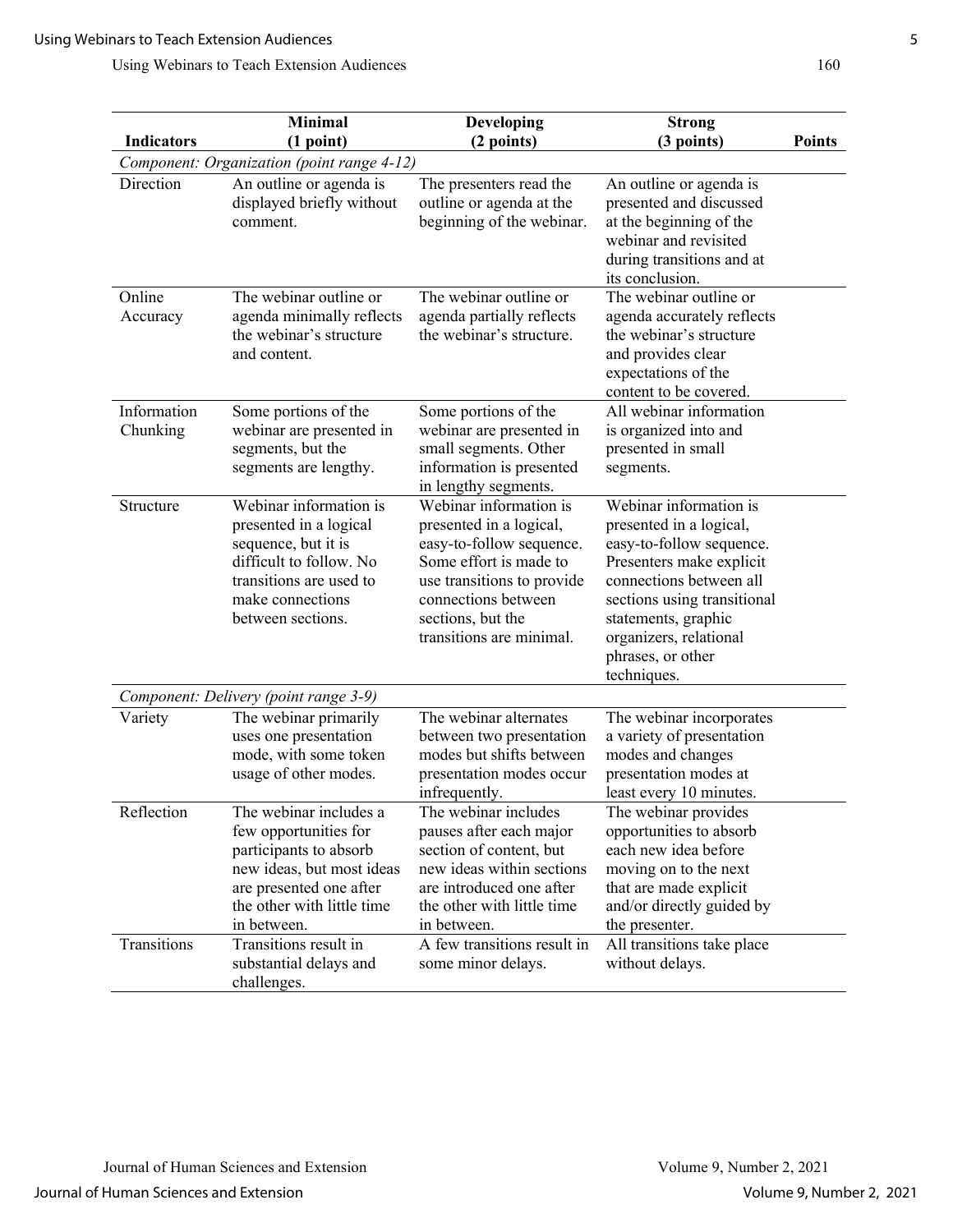|                                  | <b>Minimal</b>                                                                                                                                                         | Developing                                                                                                                                                                                                         | <b>Strong</b>                                                                                                                                                                                                                   |               |  |  |
|----------------------------------|------------------------------------------------------------------------------------------------------------------------------------------------------------------------|--------------------------------------------------------------------------------------------------------------------------------------------------------------------------------------------------------------------|---------------------------------------------------------------------------------------------------------------------------------------------------------------------------------------------------------------------------------|---------------|--|--|
| <b>Indicators</b>                | (1 point)                                                                                                                                                              | (2 points)                                                                                                                                                                                                         | (3 points)                                                                                                                                                                                                                      | <b>Points</b> |  |  |
|                                  | Component: Visual Aids (point range 5-15)                                                                                                                              |                                                                                                                                                                                                                    |                                                                                                                                                                                                                                 |               |  |  |
| Purpose                          | All slides are full of text<br>and read word-for-word<br>during the webinar with<br>little elaboration added.                                                          | Most slides are text-<br>heavy but not read word-<br>for-word during the<br>webinar, come<br>elaboration added.                                                                                                    | Slide text is reserved for<br>key words and concepts.<br>Details and explanations<br>are delivered verbally or<br>through the use of<br>supplemental materials.                                                                 |               |  |  |
| Readability                      | The majority of visuals,<br>including text and<br>images, are difficult to<br>read.                                                                                    | Most slides are clear, but<br>there are some visuals,<br>including text and<br>images, that are difficult<br>to read.                                                                                              | All visuals, including text<br>and images, are easy to<br>read. A limited number<br>of fonts in high-contrast<br>colors are used<br>throughout to achieve<br>readability and visual<br>consistency.                             |               |  |  |
| Scaffolding<br>Information       | Very few slides reveal<br>content in small<br>segments. There are<br>many missed<br>opportunities for<br>scaffolding learning by<br>presenting ideas one at a<br>time. | Many of the slides reveal<br>components of text or<br>graphics in small<br>segments, but some<br>contain missed<br>opportunities for<br>scaffolding learning by<br>presenting ideas one at a<br>time.              | One main idea is<br>presented or revealed at a<br>time within each slide.<br>Components of text or<br>graphics are revealed in<br>small segments or one at<br>a time.                                                           |               |  |  |
| Visual<br>Relevance              | Few visuals are clearly or<br>obviously related to the<br>webinar topic or<br>information contained in<br>the slide.                                                   | Most of the visuals, but<br>not all, are relevant to the<br>topic or information<br>presented on the slide.                                                                                                        | All visuals are highly<br>relevant to the webinar<br>topic or information<br>presented on the slide.                                                                                                                            |               |  |  |
| Visual Variety                   | Visual elements other<br>than text are rarely<br>incorporated in the<br>webinar.                                                                                       | Visual elements of<br>several different types are<br>used occasionally.                                                                                                                                            | Visual elements<br>representing a variety of<br>different types are used<br>throughout.                                                                                                                                         |               |  |  |
|                                  | Participant Interaction (point range 3-9)                                                                                                                              |                                                                                                                                                                                                                    |                                                                                                                                                                                                                                 |               |  |  |
| Active<br>Learning<br>Approaches | The webinar includes<br>active learning<br>approaches or interactive<br>activities in a superficial<br>way.                                                            | The webinar includes<br>some meaningful<br>opportunities for active<br>learning or interactive<br>activities but does not<br>promote audience<br>reflection or application<br>of a new task, skill, or<br>content. | A variety of active<br>learning approaches and<br>interactive activities are<br>included throughout the<br>webinar, and the<br>presenters promote<br>audience reflection or<br>application of a new task,<br>skill, or content. |               |  |  |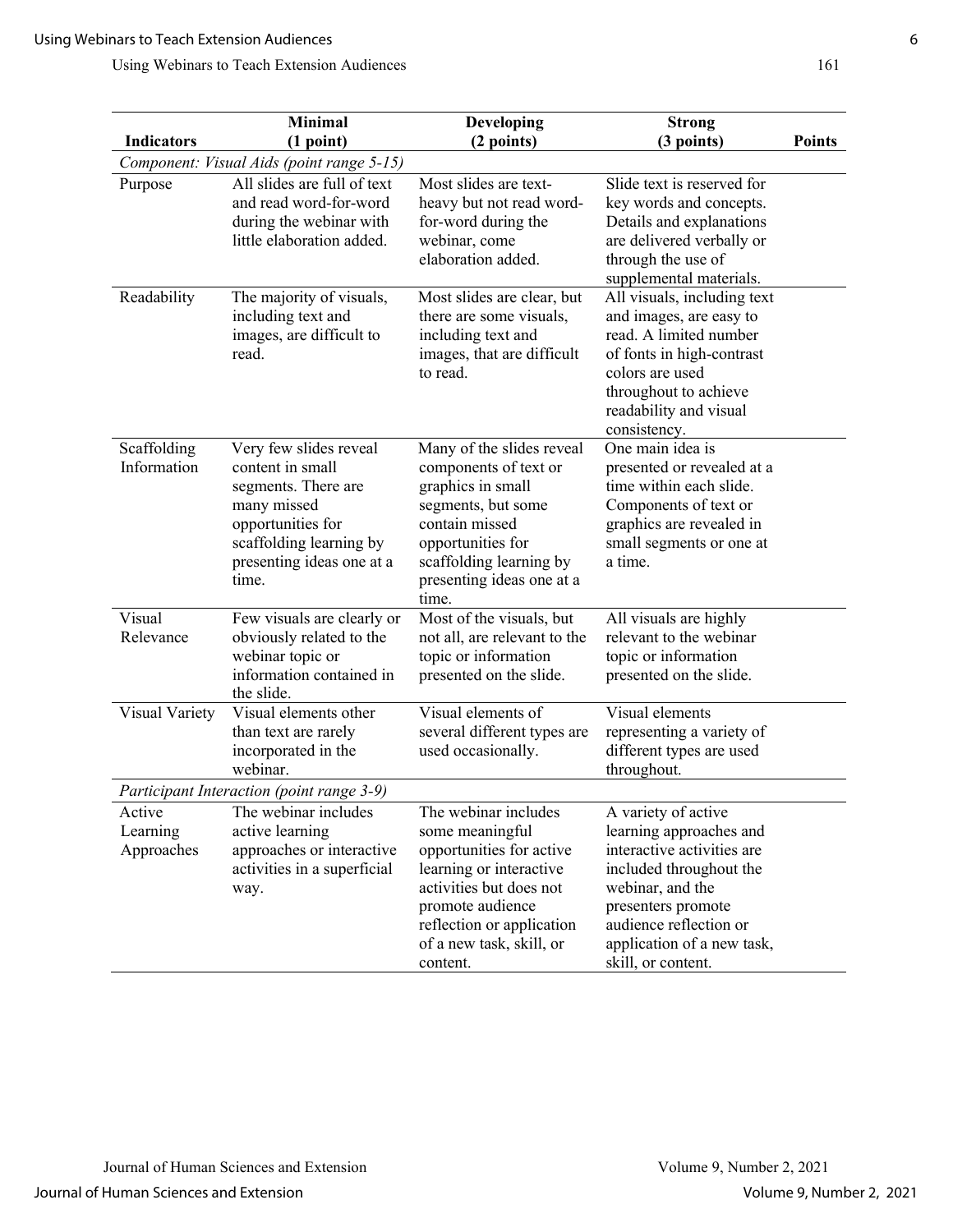|                   | <b>Minimal</b>                          | <b>Developing</b>         | <b>Strong</b>              |               |
|-------------------|-----------------------------------------|---------------------------|----------------------------|---------------|
|                   |                                         |                           |                            | <b>Points</b> |
| <b>Indicators</b> | (1 point)                               | (2 points)                | (3 points)                 |               |
| Expectation of    | Presenters make a                       | Presenters make a         | Presenters clearly         |               |
| Participants      | general announcement                    | general announcement      | communicate the overall    |               |
|                   | regarding expectations                  | regarding expectations    | expectations for passive   |               |
|                   | for participation at the                | for participation at the  | and/or audience            |               |
|                   | beginning of the webinar                | beginning of the webinar  | participation and          |               |
|                   | but do not reinforce this               | and reinforce this        | reinforce expectations at  |               |
|                   | expectation at any other                | expectation during a few  | each opportunity           |               |
|                   | time during the webinar.                | opportunities within the  | throughout the webinar.    |               |
|                   |                                         | webinar.                  |                            |               |
| Questions         | There is an opportunity                 | There is an opportunity   | There are several          |               |
|                   | for participants to pose                | for participants to pose  | opportunities throughout   |               |
|                   | questions near or at the                | questions near or at the  | the webinar for            |               |
|                   | end of the webinar.                     | end of the webinar, and   | participants to pose       |               |
|                   | However, there is no time               | there is a sufficient     | questions, and most        |               |
|                   | to address any of the                   | amount of time to address | opportunities have         |               |
|                   | questions.                              | one or more of the        | sufficient time to address |               |
|                   |                                         |                           |                            |               |
|                   |                                         | questions.                | questions.                 |               |
|                   | Component: Evaluation (point range 1-3) |                           |                            |               |
|                   | Does not assess the                     | Evaluation assesses a few | Evaluation assesses all of |               |
|                   | components.                             | of the evaluation         | the components.            |               |
|                   |                                         | components.               |                            |               |
|                   |                                         |                           | <b>Total Points</b>        |               |

#### **Discussion**

As Cooperative Extension professionals increase their use of webinars for teaching, this rubric will ensure professional development standards while fostering reflective practice for continual improvement. While checklists often help with one aspect, such as technology, this rubric provides a comprehensive evaluation of a webinar teaching environment.

Extension professionals who have used the rubric report through solicited evaluations that they have increased skills, shared the rubric with other colleagues, and have higher quality webinar presentations. Specific themes emerging from evaluations include

- **Utilized as a development tool.** Colleagues find the rubric to be beneficial to the planning and implementation of Extension programs. It provides feedback on webinar design and delivery to strengthen the virtual learning environment. When collaborating with others, they have introduced the tool to development teams while designing additional webinars.
- **Builds confidence in web-based teaching.** Utilizing the tool builds instructor confidence and guides them to implement high-quality teaching practices as they give attention to tools, structure, and delivery.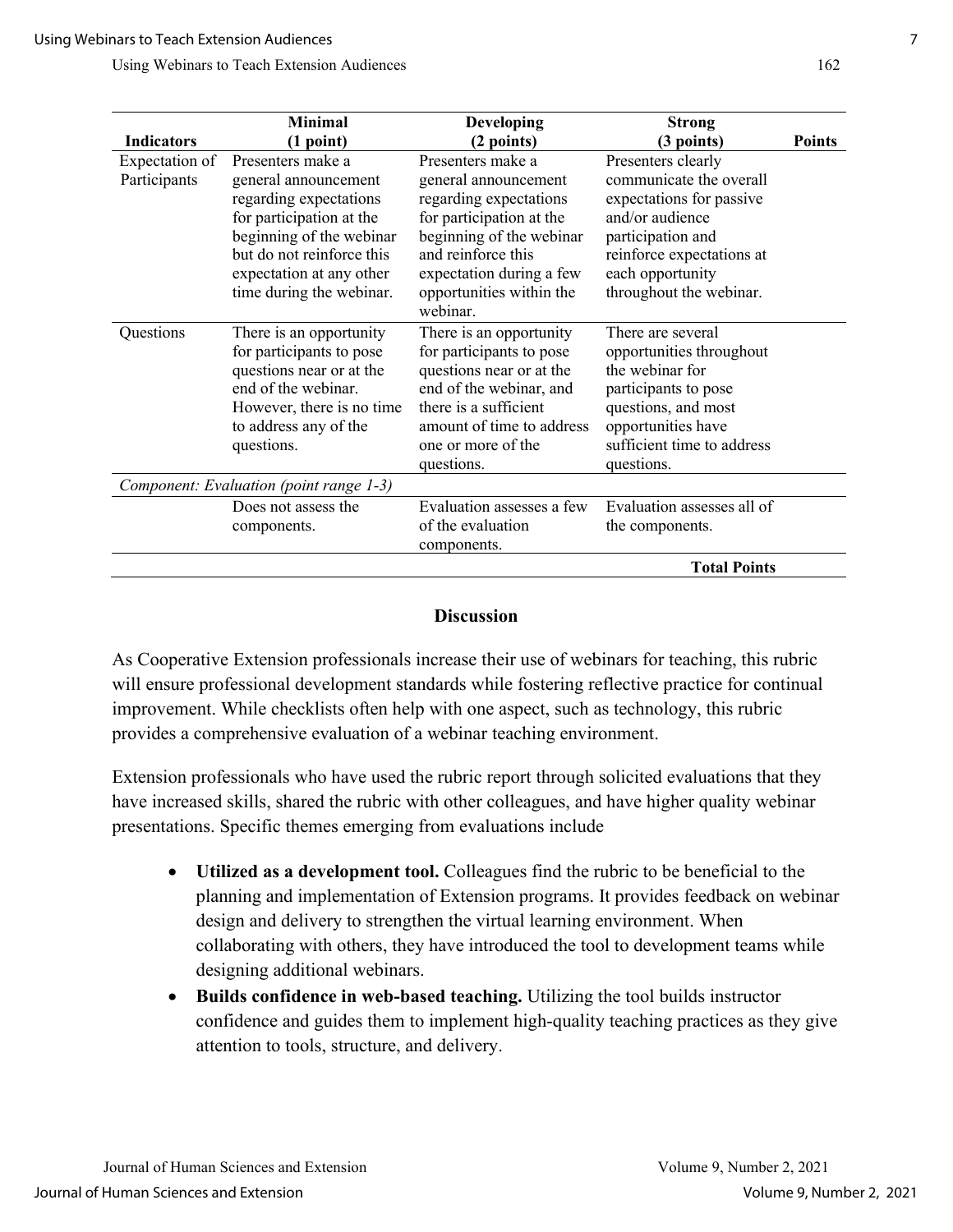- **Increases participation and improves evaluation scores.** Compared to prior webbased teaching without the rubric, teachers note an increase in participant learning from evaluations and experience higher levels of participant engagement.
- **Guide for reflective teaching practice.** The tool provides a guide for reflective teaching practice in web-based settings and encourages an intentional self-assessment to increase facilitation skills. Extension colleagues have made changes to existing webinars to ensure important components are included.

The authors suggest that the *Webinar Evaluation Rubric for Extension Teaching* be utilized by all Extension Professionals who teach audiences through webinars. The rubric and scoring instructions have been introduced to be implemented across Cooperative Extension programs throughout the United States. The result of this will increase the professional quality of webinar learning experiences for our audiences.

#### **References**

- Culbertson, M. J., Espel, E. V., LaRock, V., Sutton, J. T., Wang, X., Ward, B., & Withington, A. (2015). TEAMS webinar rubric. *RMC Research Corporation*. <https://z.umn.edu/TeamsWebinarRubric>
- Garst, B., Baughman, S., & Franz, N. (2014). Benchmarking professional development practices across youth-serving organizations: Implications for Extension. *Journal of Extension*, *52*(5). [https://tigerprints.clemson.edu/parksrec\\_pubs/5/](https://tigerprints.clemson.edu/parksrec_pubs/5/)
- Lobley, J., Edwards, H. C., Vettern, R., Lesmeister, M. K., & McKinley, S. (2019). Implementing a successful national e-forum. *Journal of Extension*, 57(4). <https://tigerprints.clemson.edu/joe/vol57/iss4/16/>
- Matthes, K., & Robideau, K. (2017). Webinar evaluation rubric for Extension teaching. University of Minnesota Extension Center for Youth Development. *University of Minnesota Digital Conservancy.* <https://conservancy.umn.edu/handle/11299/194938>
- Robinson, J., & Poling, M. (2017). Engaging participants without leaving the office: Planning and conducting effective webinars. *Journal of Extension*, 55(6). <https://tigerprints.clemson.edu/joe/vol55/iss6/30/>
- Zahid, M., & Khanam, A. (2019). Effect of reflective teaching practices on the performance of prospective teachers. *The Turkish Online Journal of Educational Technology*, 18(1), 32– 43.<http://www.tojet.net/articles/v18i1/1814.pdf>

*Kari Robideau*, M.S., is a Youth Development Extension educator, distance learning technology, with the University of Minnesota Extension, Center for Youth Development. Kari provides program leadership in designing, developing, and teaching online distance learning opportunities, including cohort-based courses, self-studies, webinars, and podcasts.